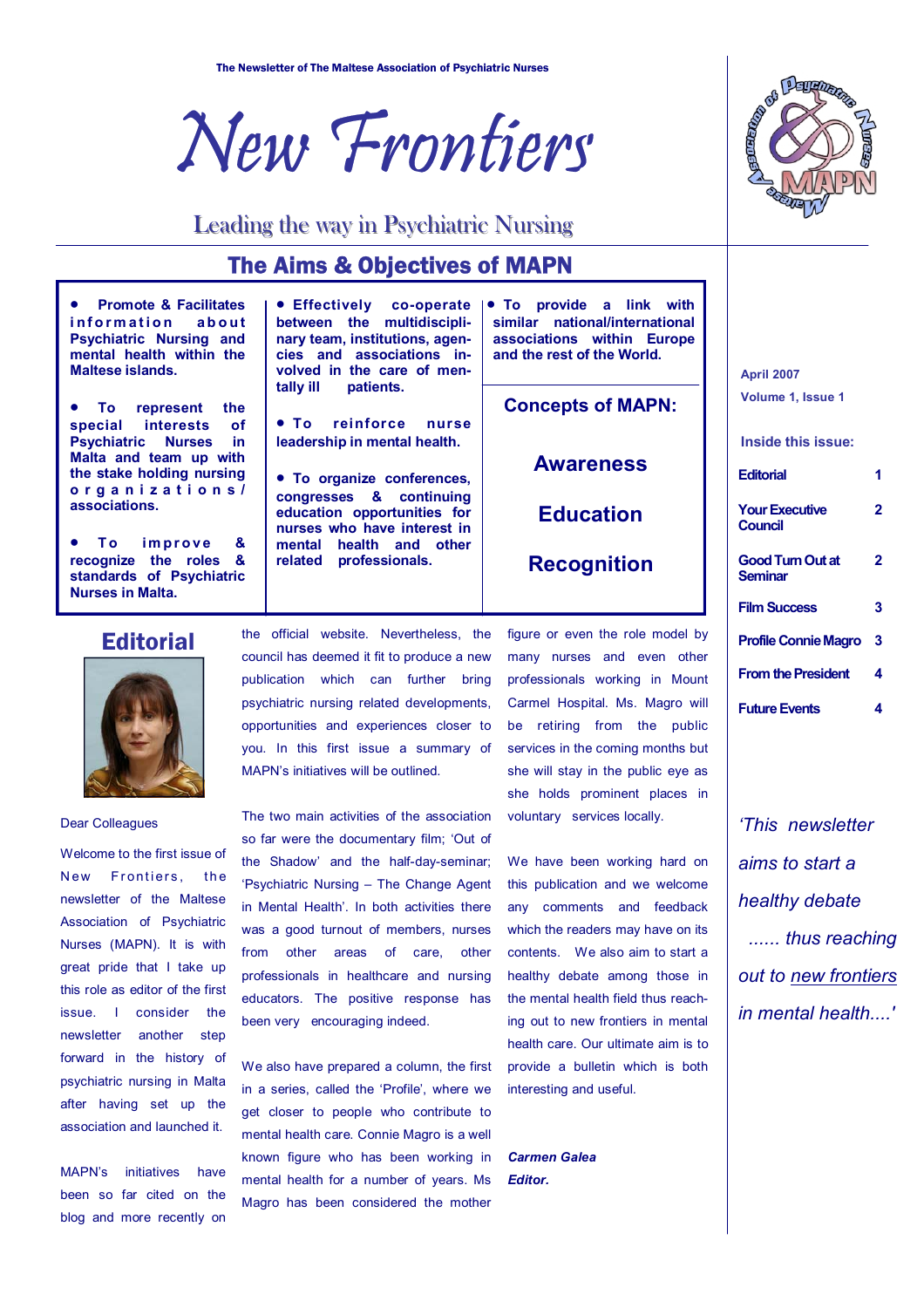#### **Page 2 New Frontiers**



## **Your Executive Council**



From Left: **Antonio Magro (Treasurer), Denise Cutajar (Vice Treasurer), Charmaine Borg (Secreatry), Kevin Gafa`(President) & Angelo Abela (PRO)** 

**Stephen Demicoli (Not in photo) is the international advisor for MAPN** 

## **Good Turn Out at Seminar**



The seminar, 'Psychiatric Nursing - The Change Agent in Mental Health' was held at the John Paul II in the picturesque village of Attard on the 23<sup>rd</sup> January. The event, a first for MAPN, was a big success for the council who worked hard to achieve a high standard throughout the seminar. Mr. John Degiorgio (Acting Manager Nursing Services) chaired the seminar.

Various speakers gave their contribution. Mr. Edward Borg, Chief Executive Officer of MCH, outlined the role of management in giving the opportunity for nurses to continue developing professionally while Dr. Joseph Saliba (Director of Psychiatry) further commented that the title chosen for the seminar was quite bold but encouraged psychiatric nurses to rise to this challenge and prove themselves.

Mr. Martin Ward, (Course Coordinator in Mental Health Nursing) discussed the importance of having the right person for the right job. He outlined the importance of team work and said that different members of the multidisciplinary team should complement each other and not compete. Ms Josanne Drago Bason (Deputy Course

Coordinator in Mental Health Nursing) and Ms Carmen Galea (Registered Mental Nurse) presented a researched paper with the title, The Journey of Psychiatric Nursing in Malta' which gave a detailed history of Maltese mental health nursing.

After the coffee break Ms May Caruana (Community Mental Health Services Manager) and Ms Therese Runza (Outreach Team Leader) gave a detailed discussion about the great strides which were made in recent years in the community mental health services. On the same theme, Mr. Pierre Galea (Comm. Psych. Nurse) outlined the role of the community mental health nurse in the United Kingdom and the system used in community care.

Three different workshops led by Ms. Connie Magro, Ms. Rose Galea and Ms. Charmaine Borg generated further discussion among those present. The seminar concluded with a short speech by Mr. Kevin Gafa` President of MAPN where he reminded those present of future MAPN activities, namely, the publishing of this first issue of the MAPN newsletter, the development of the official website and other projects which where still being planned.

Mr. Gafa` ended his speech by announcing the festival for international psychiatric nurses which would be held in Malta by Horatio, the European Association for psychiatric nurses in November 2008. Indeed the occasion was a big success, where a good number of nurses from the primary care, other areas and members of other professions were present. Well done indeed!

*ìIndeed history has now taken a turn for the better... nurses are now choosing to specialise in mental*  health<sup>"</sup>

*Jesmond Sharples* **DNS** 



www.horatio-web.eu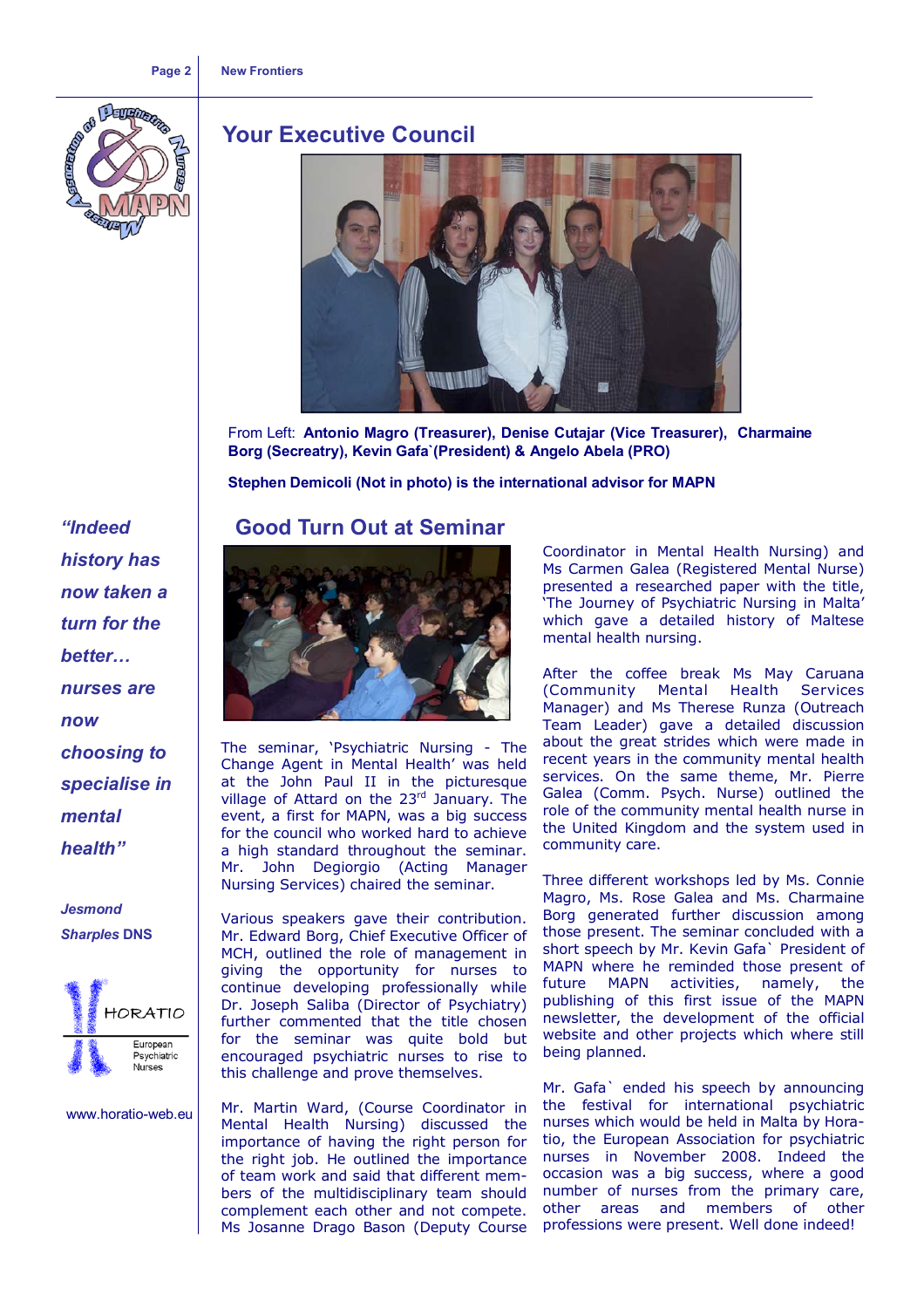# **Out of The Shadow–Success**

The Maltese Association of became Millie's legal guardi-Psychiatric Nurses together with the Mental Health Association (MHA) presented the documentary film, 'Out of the Shadowí, directed by Susan Smiley.

The film was intended for an audience of academic staff, professionals and students undergoing their studies in healthcare. The first viewing was on Wednesday the  $15<sup>th</sup>$ of November at the Institute of Healthcare's conference room.

Filmed over five years, Out of the Shadow chronicles the filmmaker's mother, Millie, who suffers from paranoid schizophrenia. With grace and compassion, this intimate film illustrates the painful complexities of severe mental illness and the woefully inadequate public health system set up to deal with it. Determined to get better care for their mother, Susan and her sister Tina

ans. As they work together to improve her future, the sisters must come to terms with their family's tumultuous past. For years, the family's ignorance and shame kept Millie's behaviour shrouded in a veil of secrecy. It was after 20 years of transience and inadequate care, Millie finally has a chance to reclaim her life. The film is an epitome of the stress and frustration experienced by mentally ill individuals and their relatives in coping with a situation of mental illness.

An introductory speech was made by the president of the MHA who introduced the film by outlining the difficulties and crises' encountered by the family of a person suffering form severe mental illness. Ms. Magro also highlighted the need for concern to be expressed by health professionals towards the needs of relatives of persons suffering from mental

illness.

Mrs Kate Gonzi, Honorary President of the MHA, addressed the audience about the importance of the relatives in supporting their mentally ill family member. She further commented that concerns of relatives should be addressed by the hospital authorities and praised both associations for the initiative and good turnout at the event. Another guest speaker, Mr. Alan Spence gave an account of his personal experience of mental illness and as a user of the local Mental Health Services.

The film was well received by the audience, who commented positively on the issues and concerns which rose and the ensuing discussion.





# Profile : Connie Magro

*MQR, SRN, RMN, Dip Psych Nurse . Chairperson of the Mental Health Association, Chairperson of the Mental Health Commission* 

**Position:** Departmental Nurse Manager on the Admission Wards, of Mount Carmel Hospital, Attard.

**What is the best thing about your work?** I can be a catalyst for change. My work keeps me very active due to its demands and I need to be on the alert. I tend to use a lot of problem solving. Thus the challenges it provides make me grow and mature.

**What is the worst thing?** At times decisions cannot be taken on my own due to bureaucracy.

**What job would you like to do if you were not a nurse?** I was born to be a nurse so there is no alternative.

**Of which nursing role are you most proud of?** All nursing roles are noble so I am proud to be a **Nurse** 

**What was your first post?** I was a staff nurse at WS1, St Lukes Hospital.

**What is the best job you ever had in nursing?** I consider all my nursing posts as equal. I adapt to the ward I am. Each job was considered as a new challenge and a new learning experience .

**What is the most challenging job you have ever had?** I consider life as a journey full of challenges all important for our growth.

**What word (s) do you use most at work?** More than words I use a smile. I believe that the non-verbal communication is more effective.

**Which three terms would your colleagues use to describe you?** Charismatic, role model and a happy person.

**What would improve your working life?** I think that we nurses should be allowed to take more decisions in our work and team work would improve my working life.

**What is the strangest request a patient has ever made of you?** When I was a Nursing Officer in the Acute Ward, a patient came up to me and asked me how I lived my sex life. This of course presented an opportunity for an opening to a discussion rather than focusing on my private life.

**How do you relax?** I walk every morning. I enjoy swimming, reading and gardening. I really relax during family gatherings. When I come to think of it I find that there are so many things which can relax me.



Connie Magro